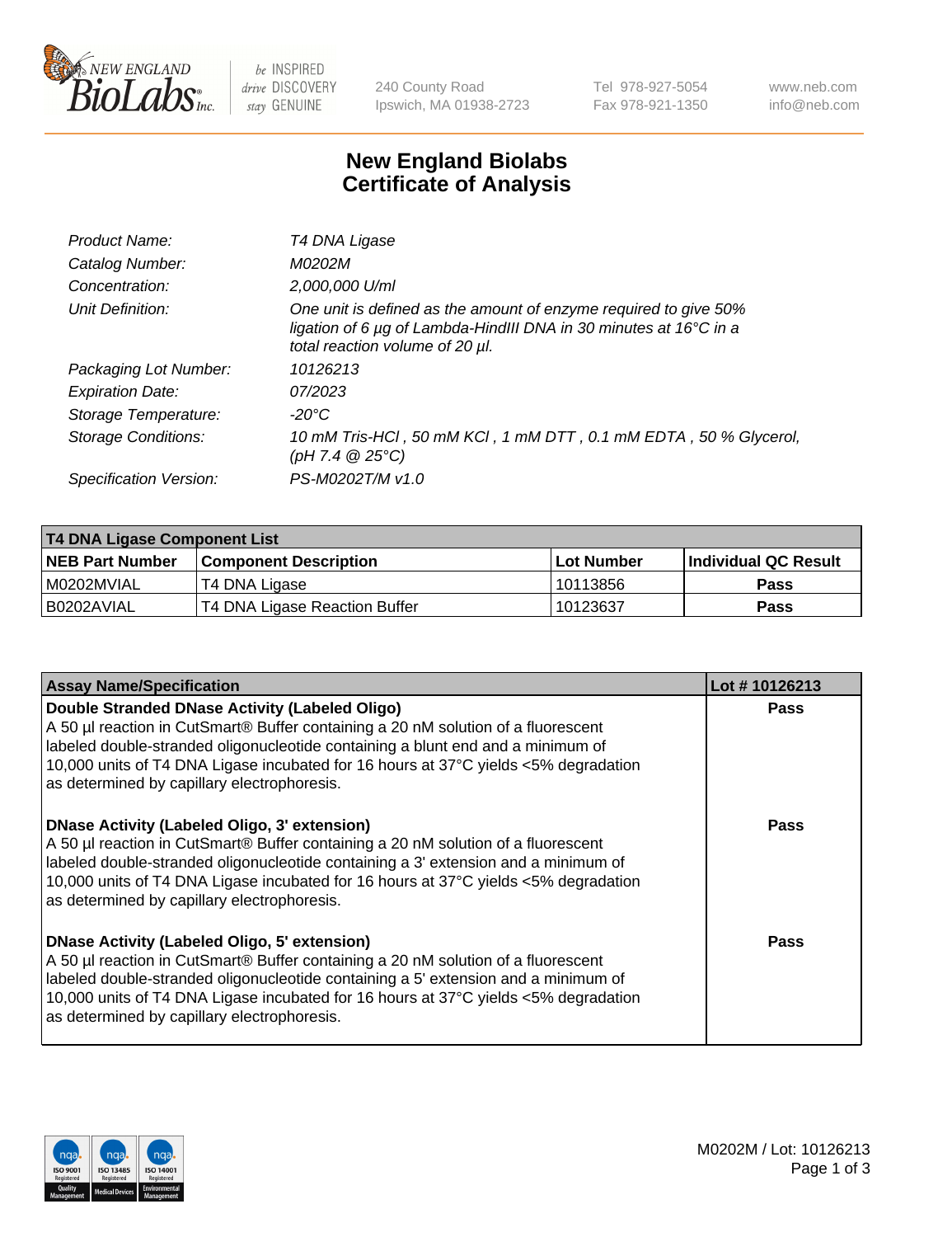

be INSPIRED drive DISCOVERY stay GENUINE

240 County Road Ipswich, MA 01938-2723 Tel 978-927-5054 Fax 978-921-1350

www.neb.com info@neb.com

| <b>Assay Name/Specification</b>                                                                                                                                                                                                                                                                                                                                                                             | Lot #10126213 |
|-------------------------------------------------------------------------------------------------------------------------------------------------------------------------------------------------------------------------------------------------------------------------------------------------------------------------------------------------------------------------------------------------------------|---------------|
| <b>Exonuclease Activity (Radioactivity Release)</b><br>A 50 µl reaction in NEBuffer 1 containing 1 µg of a mixture of single and<br>double-stranded [3H] E. coli DNA and a minimum of 2000 units of T4 DNA Ligase<br>incubated for 4 hours at 37°C releases <0.1% of the total radioactivity.                                                                                                               | <b>Pass</b>   |
| <b>Endonuclease Activity (Nicking)</b><br>A 50 µl reaction in NEBuffer 1 containing 1 µg of supercoiled PhiX174 DNA and a<br>minimum of 2000 units of T4 DNA Ligase incubated for 4 hours at 37°C results in <10%<br>conversion to the nicked form as determined by agarose gel electrophoresis.                                                                                                            | <b>Pass</b>   |
| Ligation and Recutting (Terminal Integrity, Digested DNA)<br>A 20 µl reaction in 1X T4 DNA Ligase Reaction Buffer containing 2 µg of Lambda<br>DNA-HindIII Digest and a minimum of 4000 units of T4 DNA Ligase incubated for 16<br>hours at 37°C results in >95% ligation of the DNA fragments as determined by agarose<br>gel electrophoresis. Of these ligated fragments, >95% can be recut with HindIII. | <b>Pass</b>   |
| <b>Non-Specific DNase Activity (16 Hour)</b><br>A 50 µl reaction in NEBuffer 1 containing 1 µg of CIP-treated Lambda-HindIII DNA and<br>a minimum of 2000 units of T4 DNA Ligase incubated for 16 hours at 37°C results in a<br>DNA pattern free of detectable nuclease degradation as determined by agarose gel<br>electrophoresis.                                                                        | <b>Pass</b>   |
| <b>Protein Concentration (A280)</b><br>The concentration of T4 DNA Ligase is 2 mg/ml +/- 10% as determined by UV absorption<br>at 280 nm. Protein concentration is determined by the Pace method using the<br>extinction coefficient of 57,675 and molecular weight of 55,292 daltons for T4 DNA<br>Ligase (Pace, C.N. et al. (1995) Protein Sci., 4, 2411-2423).                                           | <b>Pass</b>   |
| <b>Protein Purity Assay (SDS-PAGE)</b><br>T4 DNA Ligase is ≥ 95% pure as determined by SDS-PAGE analysis using Coomassie Blue<br>detection.                                                                                                                                                                                                                                                                 | <b>Pass</b>   |
| <b>RNase Activity (Extended Digestion)</b><br>A 10 µl reaction in NEBuffer 4 containing 40 ng of a 300 base single-stranded RNA<br>and a minimum of 1 µl of T4 DNA Ligase is incubated at 37°C. After incubation for 16<br>hours, >90% of the substrate RNA remains intact as determined by gel electrophoresis<br>using fluorescent detection.                                                             | <b>Pass</b>   |
| qPCR DNA Contamination (E. coli Genomic)<br>A minimum of 2000 units of T4 DNA Ligase is screened for the presence of E. coli<br>genomic DNA using SYBR® Green qPCR with primers specific for the E. coli 16S rRNA<br>locus. Results are quantified using a standard curve generated from purified E. coli<br>genomic DNA. The measured level of E. coli genomic DNA contamination is ≤ 1 E. coli            | Pass          |